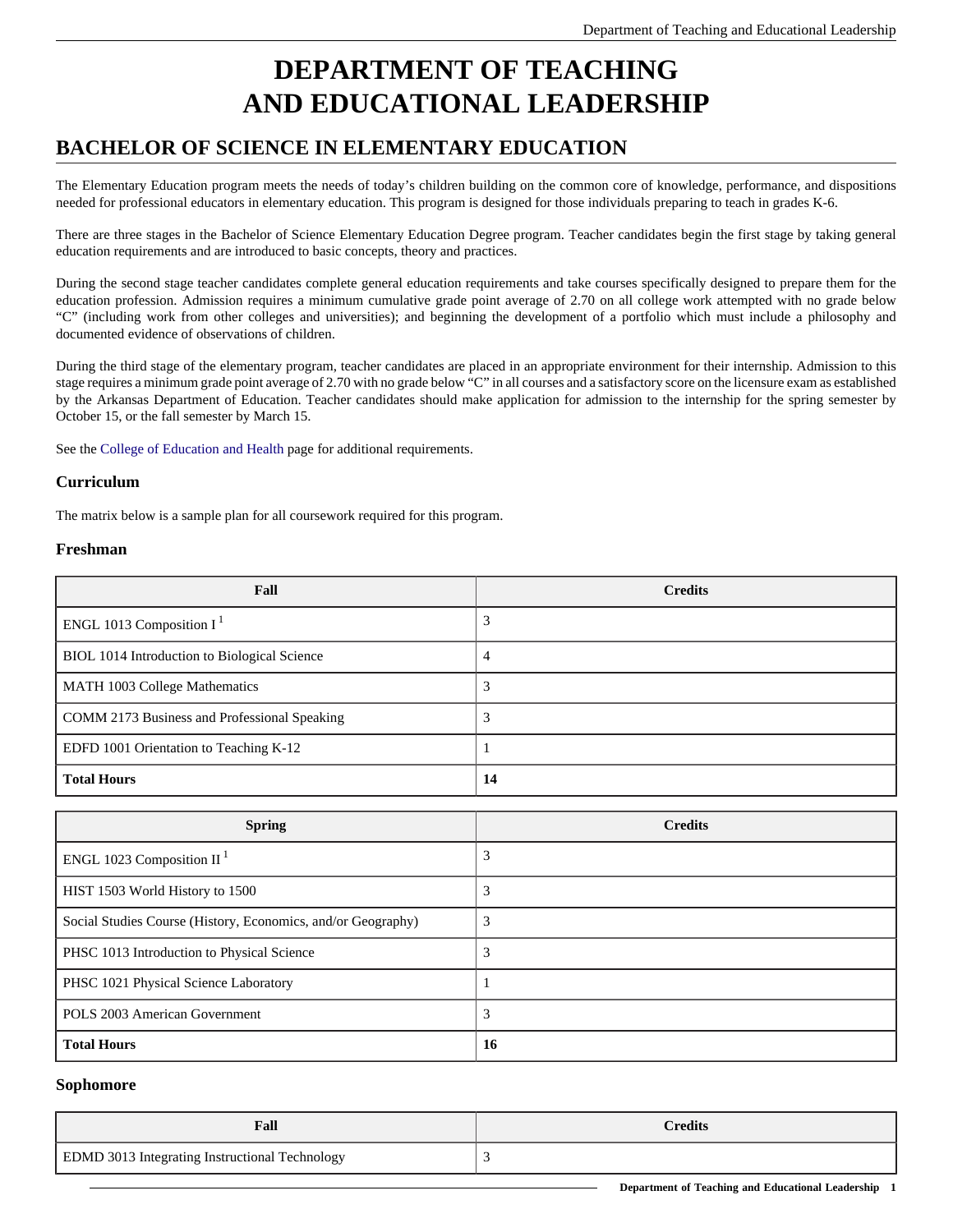Department of Teaching and Educational Leadership

| Fall                                                                     | <b>Credits</b> |
|--------------------------------------------------------------------------|----------------|
| HIST 1903 Survey of American History                                     |                |
| MATH 2033 Mathematical Concepts I                                        |                |
| GEOL 1004 Essentials of Earth Science                                    | 4              |
| ELED 2003 Educational Research and the Teacher as a Lifelong Learner   3 |                |
| <b>Total Hours</b>                                                       | 16             |

| <b>Spring</b>                                                                            | <b>Credits</b> |
|------------------------------------------------------------------------------------------|----------------|
| MUS 2003 Introduction to Music                                                           | 3              |
| PE 3593 Methods of Teaching Health and Physical Education for K-6   3<br><b>Teachers</b> |                |
| <b>MATH 2043 Mathematical Concepts II</b>                                                | 3              |
| SPED 2023 Development and Characteristics of Diverse Learners                            | 3              |
| ELED 2113 Human Development and Learning Theories                                        | 3              |
| <b>Total Hours</b>                                                                       | 15             |

#### **Junior**

| Fall                                                      | <b>Credits</b> |
|-----------------------------------------------------------|----------------|
| MATH 3033 Methods of Teaching Elementary Mathematics      |                |
| RDNG 3003 Teaching Literacy Foundations                   |                |
| SPED 3033 Foundations of Special Education                |                |
| ELED 3123 Diagnosis and Assessment of Elementary Students |                |
| ELED 3133 Integrated Curriculum                           |                |
| <b>Total Hours</b>                                        | 15             |

| <b>Spring</b>                                                                                                    | <b>Credits</b> |
|------------------------------------------------------------------------------------------------------------------|----------------|
| BIOL 3243 Integrating the Three Dimensions of Science/PHSC 3243 3<br>Integrating the Three Dimensions of Science |                |
| HIST 2153 Introduction to Arkansas History                                                                       | 3              |
| RDNG 3163 Integrated Language Arts                                                                               | 3              |
| SPED 3153 Planning, Instruction, and Assessment for Students with 3<br><b>Disabilities</b>                       |                |
| ELED 3143 Teaching Methods K-6 Social Studies                                                                    | 3              |
| <b>Total Hours</b>                                                                                               | 15             |

### **Senior**

| Fall                      | <b>Credits</b> |
|---------------------------|----------------|
| ART 2123 Experiencing Art |                |